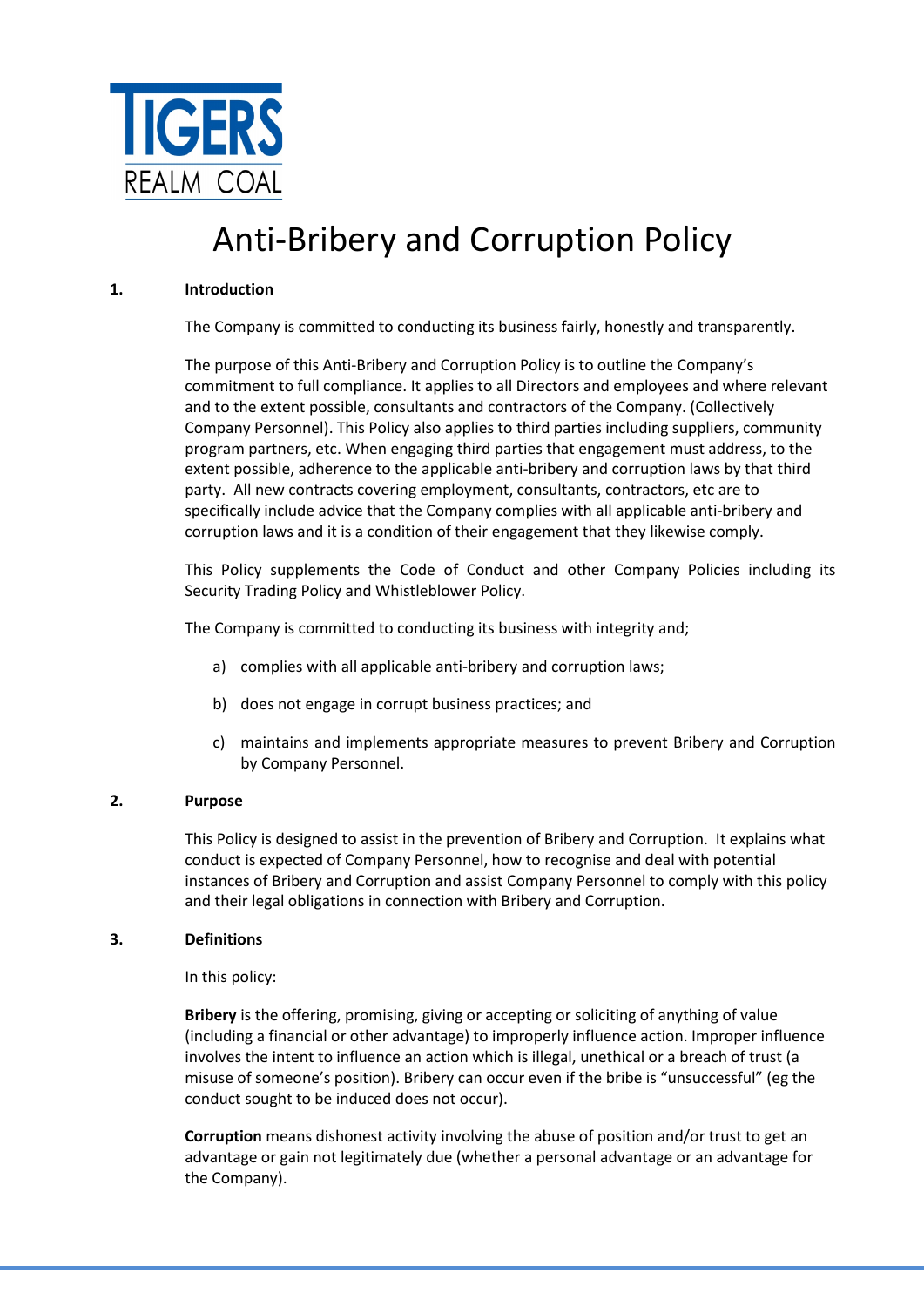Facilitation Payment means a payment or other inducement provided to a government official in order to secure or expedite a routine function that the official is ordinarily obliged to perform in his role (such as the grant of a licence or customs approval).

Gift means anything of value, given or received, without payment or expectation of anything in return, or any sense of obligation on the part of the recipient and includes cash or noncash items.

Secret Commission means an undisclosed payment (or something of value) that is offered or provided to a representative of a person for the purpose of influencing that person in the conduct of their business.

# 4. Prohibited Conduct

Company Personnel must not, directly or indirectly engage in Bribery or Corrupt Conduct including:

- a) giving, offering to give, accepting or requesting a bribe in any form;
- b) making a Facilitation Payment;
- c) authorising, undertaking or participating in any form of corrupt business practise (such as a scheme that gives any improper benefit, kick-back, Secret Commission and phoney job or "consulting" relationship to anyone) whether for their own benefit or the benefit of the Company.
- d) engaging or causing any third party to do something that is prohibited under this Policy; or
- e) retaliating in any way or otherwise causing any detriment to any person for reporting a potential violation of this Policy.

# 5. Conduct required

Company Personnel must:

- a) comply with this Policy;
- b) report instances where improper payments (including Facilitation Payments) are requested as soon as possible after the request is made; and
- c) be alert to warning signs of Corrupt Conduct and immediately report or seek guidance about any suspected or actual violation of this Policy.
- d) report through line management or to the Company Secretary.

# 6. Governance and Control Framework

On an annual basis Directors and Senior Management will provide affirmation that they have adhered to the Policy and are not aware of any instances where there were actual or suspected violations of the Policy throughout the twelve month reporting period.

This Policy has been approved by the Tigers Realm Coal Board. Oversight of the Policy has been delegated to the Audit, Risk and Compliance Committee of the Tigers Realm Coal Limited Board.